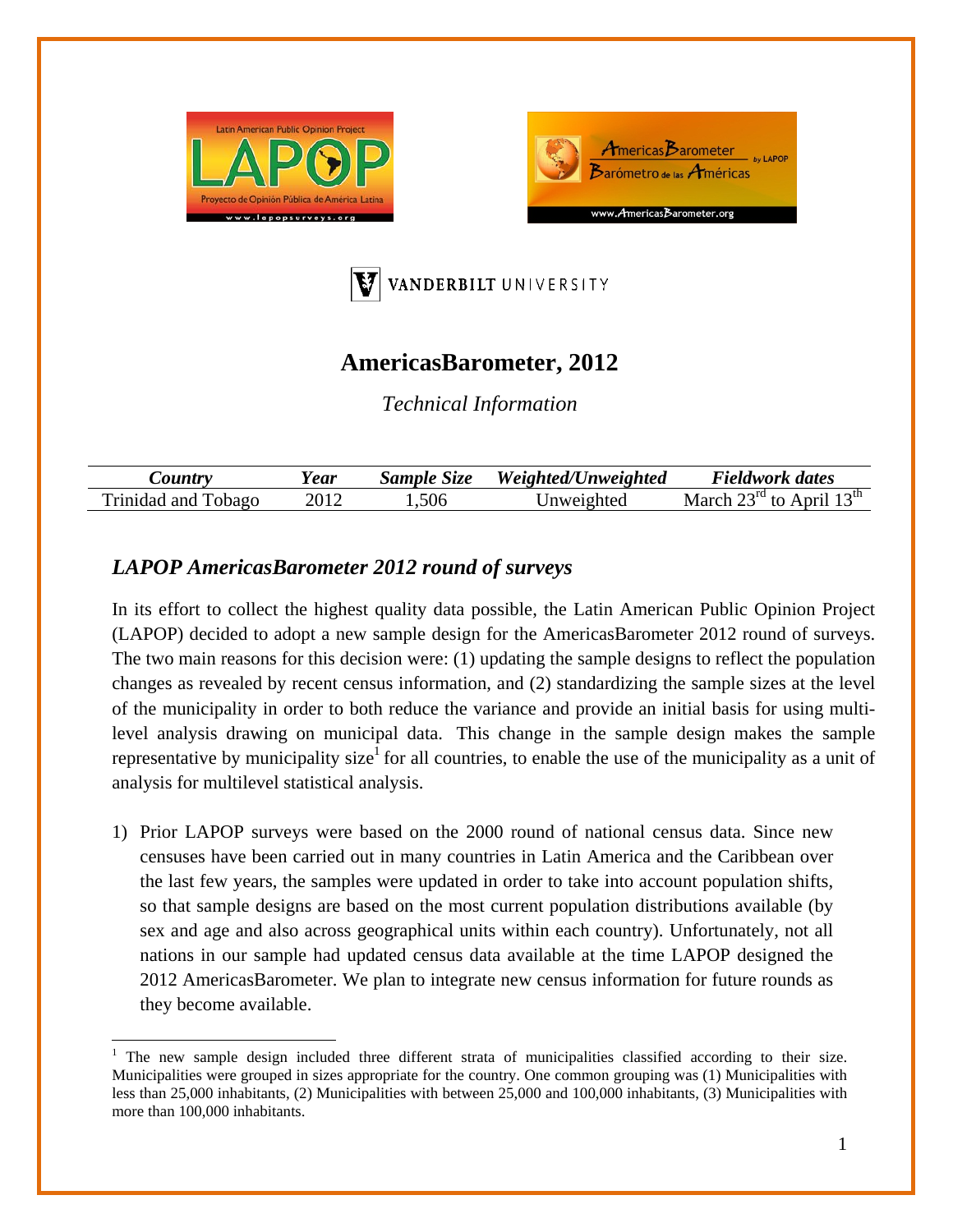2) With the objective of making it possible to perform subnational multi-level analyses and therefore assess the impact of both contextual and individual level characteristics at the subnational level, LAPOP adopted a new strategy for designing survey samples that allocate a somewhat larger number of cases to smaller municipalities within each country. Recent studies have demonstrated the importance of considering both the effects of municipal as well as regional characteristics on citizens' attitudes and behaviors; however, multilevel analyses are only feasible if a reasonable number of interviews are carried out in each municipality, and if those interviews are reasonably well distributed throughout each municipality. Prior LAPOP samples were  $PPS<sup>2</sup>$  adjusted to the municipal level, but this meant that some municipalities had a very small number of interviews, while others were quite large. A single large municipality, e.g., the capital of the country, could have drawn a very larger number of interviews. For the 2012 round, we continued to use PPS in the selection of the municipalities themselves, but established a target minimum sample size for each municipality of 12 respondents for larger countries and 24 respondents in smaller countries, in both cases divided into clusters of six respondents each. The clusters were distributed in direct proportion to the urban/rural breakdown of a given municipality<sup>3</sup>. Thus, by increasing the number of interviews per municipality in the smallest municipalities, LAPOP seeks to facilitate investigating subnational patterns using multilevel modeling techniques. For the larger municipalities, we also retained the PPS approach, but would often subdivide the large cities into districts (or equivalent units) whenever possible so that a large city might have 4 or even 6 PSUs. Our rationale there was to treat the district as a unit for the purposes of calculating the intra-class correlations (rho statistic). The largest gains from this new sample design will come in subsequent rounds of surveys, as aggregated data across time will provide users with larger municipal sample sizes. The 2012 round established the basis for collecting useful data at the municipal level that can be merged with future round of surveys using the same sample design.

Simulations were carried out using the 2010 data set in order to determine the impact of revising the sample designs. Those simulations demonstrated the efficacy of the new design proposal, but required some modification for the largest countries in the sample. At the same time, the 2012 round sample design continue to utilize the very same strata as in prior years in order to maintain the reporting continuity of prior studies.

The remaining pages of this technical note describe the sample design of the AmericasBarometer 2012 survey in Trinidad and Tobago.

<sup>&</sup>lt;sup>2</sup> Probability Proportional to Size

<sup>&</sup>lt;sup>3</sup> It should be noted that in some countries particular circumstances forced some deviation from this norm of 12 and 24 respondents per municipality. Users of the database should examine the variable PSU included in the UNWEIGHTED dataset to find sample sizes per municipality (or subunits of municipalities when the population size of the municipality was very large).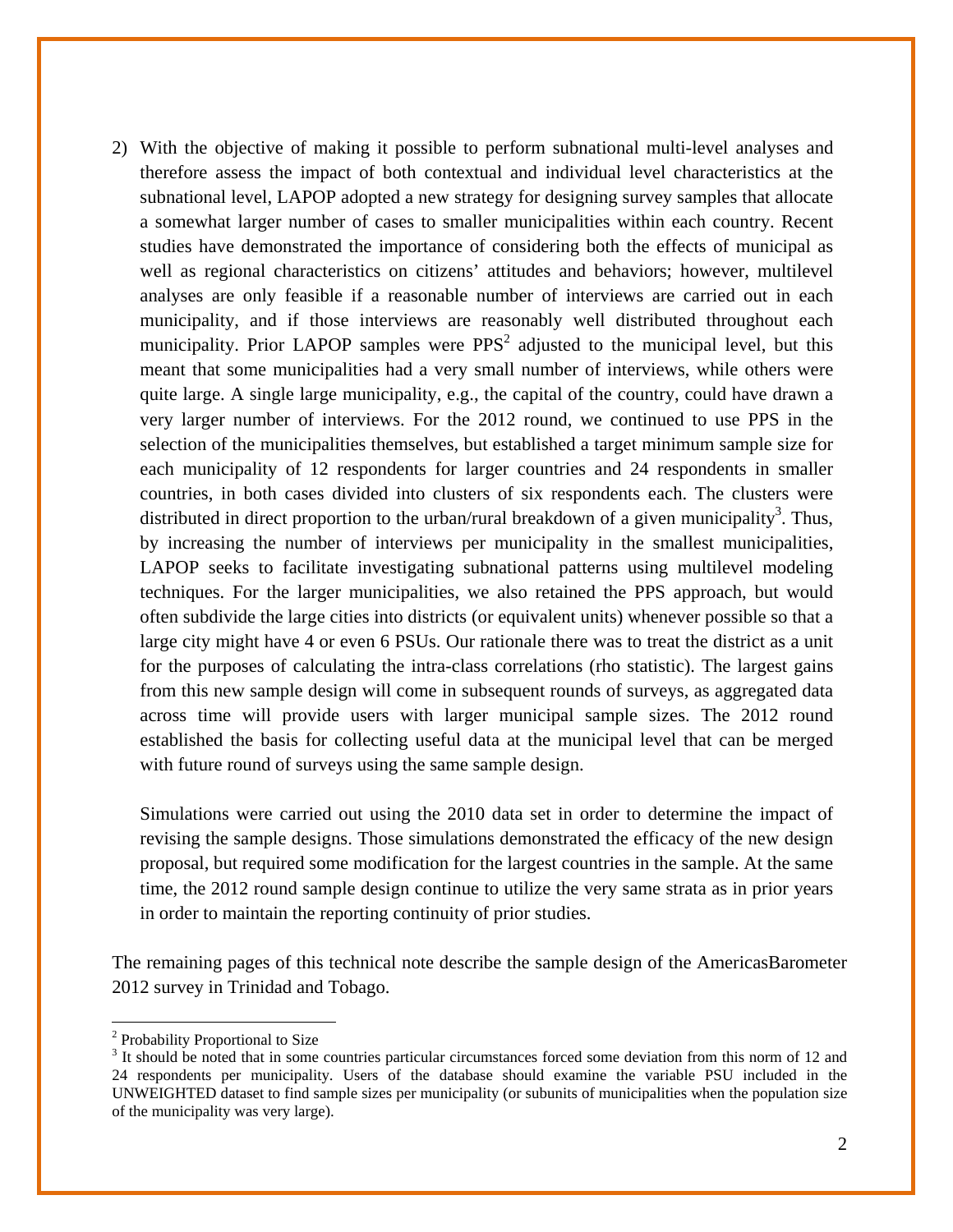#### *Trinidad and Tobago 2012 AmericasBarometer Round*

This survey was carried out between March and April of 2012, as part of the LAPOP AmericasBarometer 2012 wave of surveys. The 2012 survey was conducted by Vanderbilt University with the field work being carried out by University of West Indies. The 2012 AmericasBarometer received generous support from many sources, including USAID, UNDP, IADB, Vanderbilt U., Princeton U., Université Laval, U. of Notre Dame, among others.

In this sample design, as a sampling frame, we used the list of municipalities, communities, enumeration districts, and maps in Trinidad & Tobago from the 2000 census by the Central Statistical Office (CSO). The project used a national probability sample design of voting-age adults, with a total N of 1,512 people. It involved face-to-face interviews conducted in English. The survey used a complex sample design, taking into account stratification and clustering, and weighting.

The sample consists of five strata representing the five main geographical regions: west, east, central, south, and Tobago. Since Tobago has a small population, a larger sample of respondents from this island was drawn, and sample weights were incorporated to reflect the actual known distribution of the population between the two islands. The sample must be weighted to produce a representative national result. Each stratum was further sub-stratified by Cities and Boroughs and urban and rural areas.

Quotas for gender and age were adopted since multiple recalls in a national sample such as this are impractical from a cost standpoint. Our experience shows that even three recalls leave the sample with a notable gender imbalance (more women than men). Rather than have to include post-hoc weights to adjust for this sample error, we resolve the problem in the field via quotas.

Table 1 shows the unweighted sample size in each of the five regions (strata) and by municipality size.

| 320<br>300 |
|------------|
|            |
|            |
| 298        |
| 384        |
| 204        |
| 1,506      |
|            |

#### **Table 1: Sample sizes by Strata and Municipality Size in the 2012 AmericasBarometer Survey in Trinidad and Tobago**